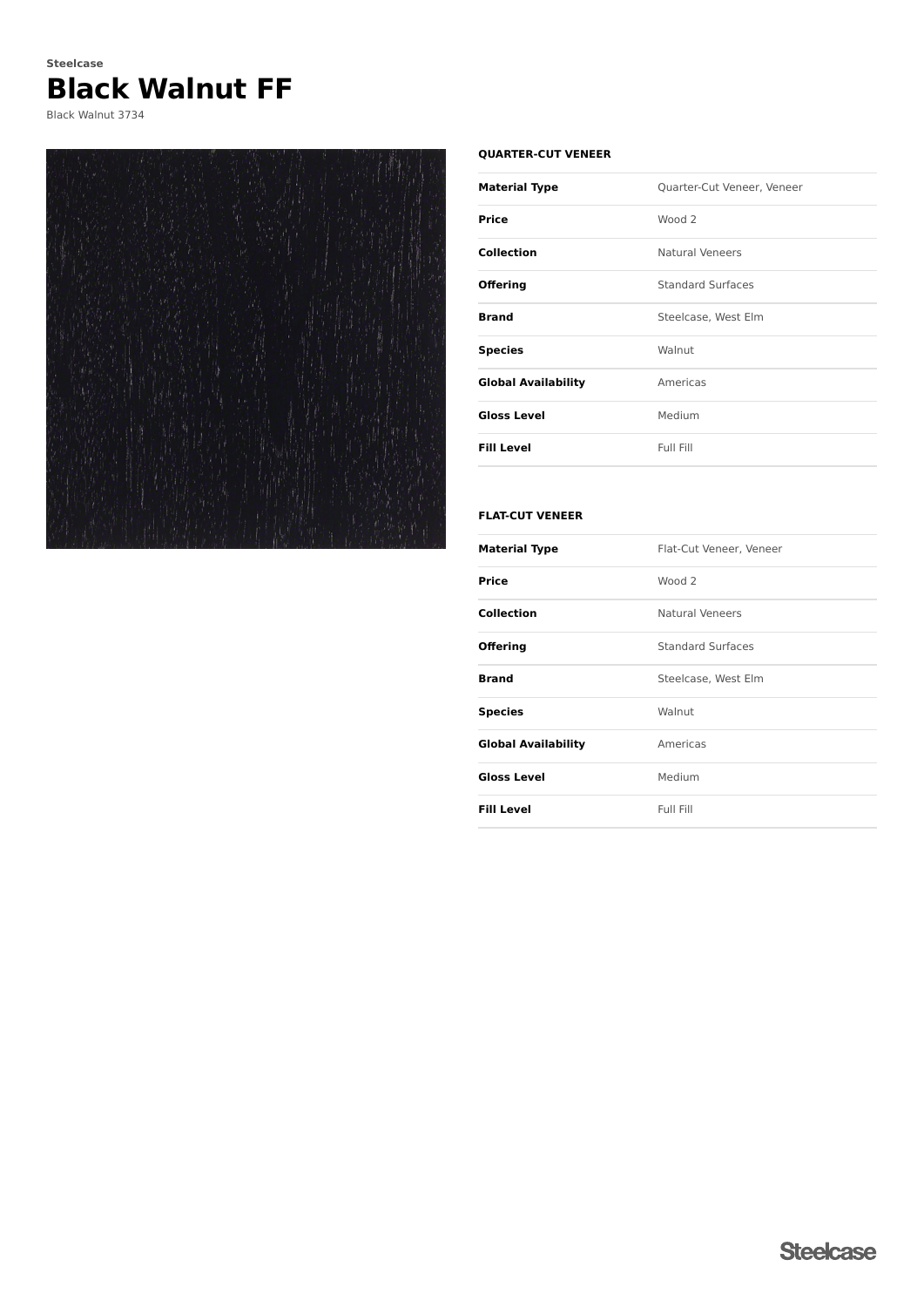## **Black Walnut FF Steelcase**

## **FULL AVAILABILITY: QUARTER-CUT VENEER**

| Answer                          | Series 5 Height-Adjustable Des |
|---------------------------------|--------------------------------|
| Avenir                          | Storage Products               |
| <b>B-Free Occasional Tables</b> | Universal Worksurface Products |
| <b>B-Free Tables</b>            | Verlay                         |
| <b>Bassline</b>                 | Victor2                        |
| Bivi                            | Walden                         |
| Brighton                        |                                |
| <b>Brody Desk</b>               |                                |
| c:scape                         |                                |
| Campfire Big Tables             |                                |
| Convene                         |                                |
| <b>Elective Elements</b>        |                                |
| Flex                            |                                |
| Flex Desk and Table             |                                |
| FlexFrame                       |                                |
| FrameOne                        |                                |
| High-Density Storage            |                                |
| Impact                          |                                |
| Mackinac                        |                                |
| media:scape                     |                                |
| media:scape kiosk               |                                |
| Migration Height-Adjustable De  |                                |
| Montage                         |                                |
| Ology                           |                                |
| Series 3 Height-Adjustable Des  |                                |